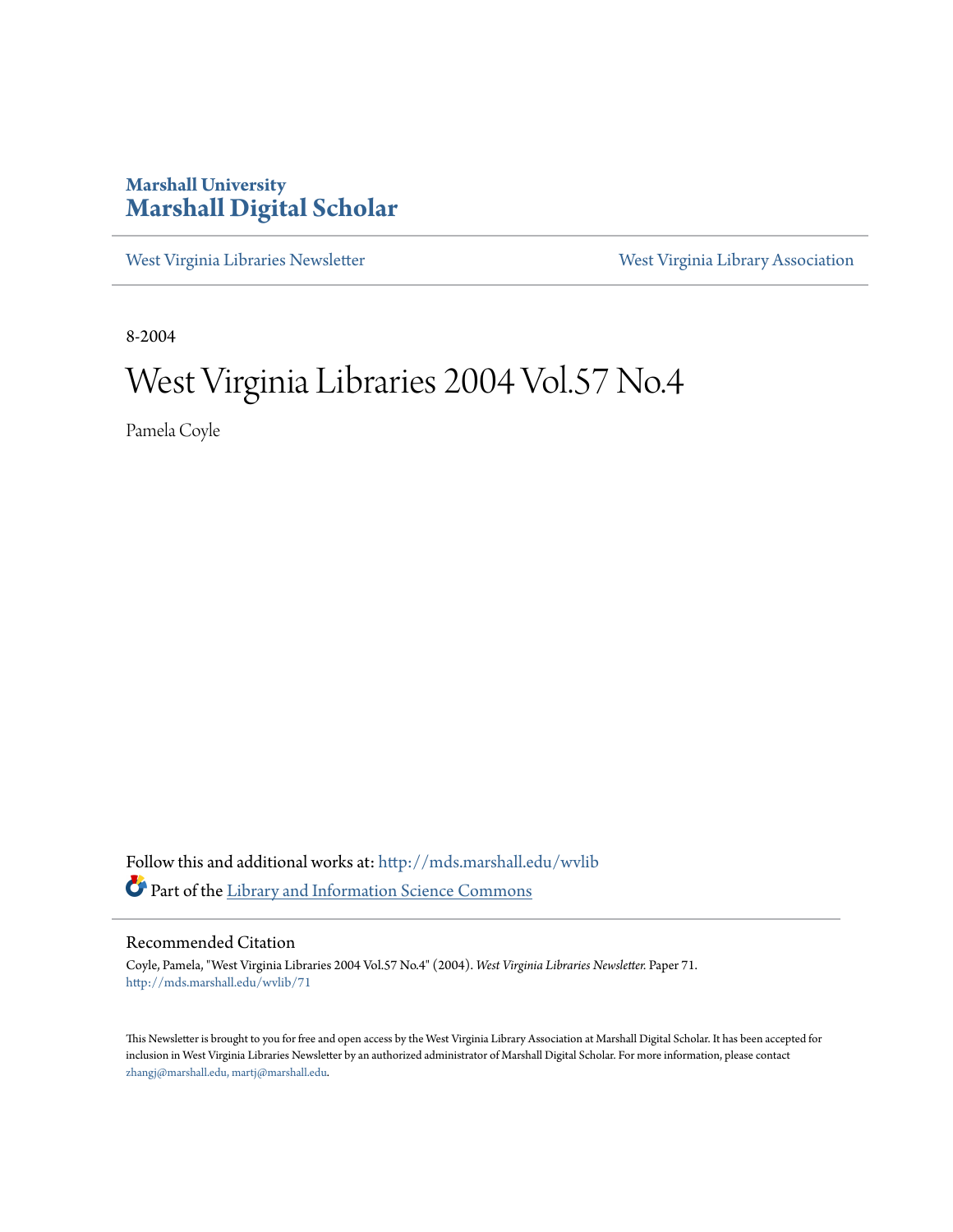

## **WVLA legislative goals 2005**

Approved by the WVLA Executive Board June 2004

The West Virginia Library Association supports funding for academic, public and school libraries. Because funds for academic libraries is provided through college and university budgets and school libraries receive funding through local boards of education, it is difficult for the Association to effectively lobby to increase funds to either of these types of libraries. Nevertheless we are concerned that cuts in funds to these libraries are seriously limiting their ability to meet the needs of the citizens of West Virginia.

- Increase **grants in aid** to public libraries to \$6.50 per capita
- Increase funds for digital resources to \$500,000. These funds help pay for such resources as Ebsco and Learning Express Library and benefit public, academic and school library patrons
- Support the **West Virginia Library Commission's** request for funds to operate the agency including
	- a. Restoration of funds cut from the personnel line item of the Agency's budget\*
	- b. Continued support for Statewide Library Network (aka Infomine)
	- c. Continued support for Services to libraries\*\*
- Support legislation to restore an administrative position at the WV Department of Education to oversee the development of school library/media centers in WV public schools.

Support the appropriation of funds to subsidize the cost of transporting interlibrary loan materials between libraries

In the West Virginia Library Commission's 2004 budget, \$50,000 was removed from the personnel line item and a new line item created requiring that \$50,000 be given to the WV Public Broadcasting Agency. We are asking that this second line item be removed and the \$50,000 be restored to the Commission's personnel budget.

 $**$ \$500,000 was approprated in 2004 specifically to pay for the services which small, poor libraries receive from larger service center libraries. Services provided may include help with administrative tasks (like e-rate application), cataloging, staff training, and other tasks which small underfunded libraries had previously paid for with a portion for their State Grant in Aid funds. This appropriation makes it possible for the smaller libraries to retain 100% of their State Grants in Aid while still receiving support from service center libraries. We hope to see this continued.

## *Prepare for success*

In the heat of summer it may be difficult to get one's mind around the upcoming Legislative session. However, success does not come with the "clink" of a glass at a reception in March. Being successful during the session means being busy all year long. It will take the "active" voice of all members of WVLA to keep the needs of West Virginia libraries on the radar screen.

Here are just a few bullets as suggestions:

✓ First and foremost know the West Virginia Library Association's Legislative Goals. Every Senator, every Delegate, every member of the Executive Branch should be hearing the same message regardless of where they are. A single voice with a clear agenda reverberates under the "golden dome."

✓ Election year provides a unique opportunity to get candidates to take positions on library matters. Ask them direct questions. The question is not, "Will you support libraries?" What does that answer really mean? The questions

that need answered are, "Will you support an increase in GIA to \$6.50?"; "Will you vote to restore the Library Commission's personnel budget?"; "Can we count on you to support the restoration of a position at the State Department of Education to oversee the school libraries/media centers in public schools?"

✓ Have a "meet the candidate" event at the library. Promote the event among your patrons.

✓ Know each of your senators and delegates on a first name basis. Make an appointment, go by their office or meet for coffee. This provides real time to discuss the library's concerns. Also, be prepared to tell the library's successes.

✓ Following the election, have a breakfast for your Legislative Delegation at the library. This again provides a relaxed atmosphere to thank them for their past support and to discuss your future needs.

✓ Attend the West Virginia Library

1 August 2004

*<sup>—</sup>continued on page 2*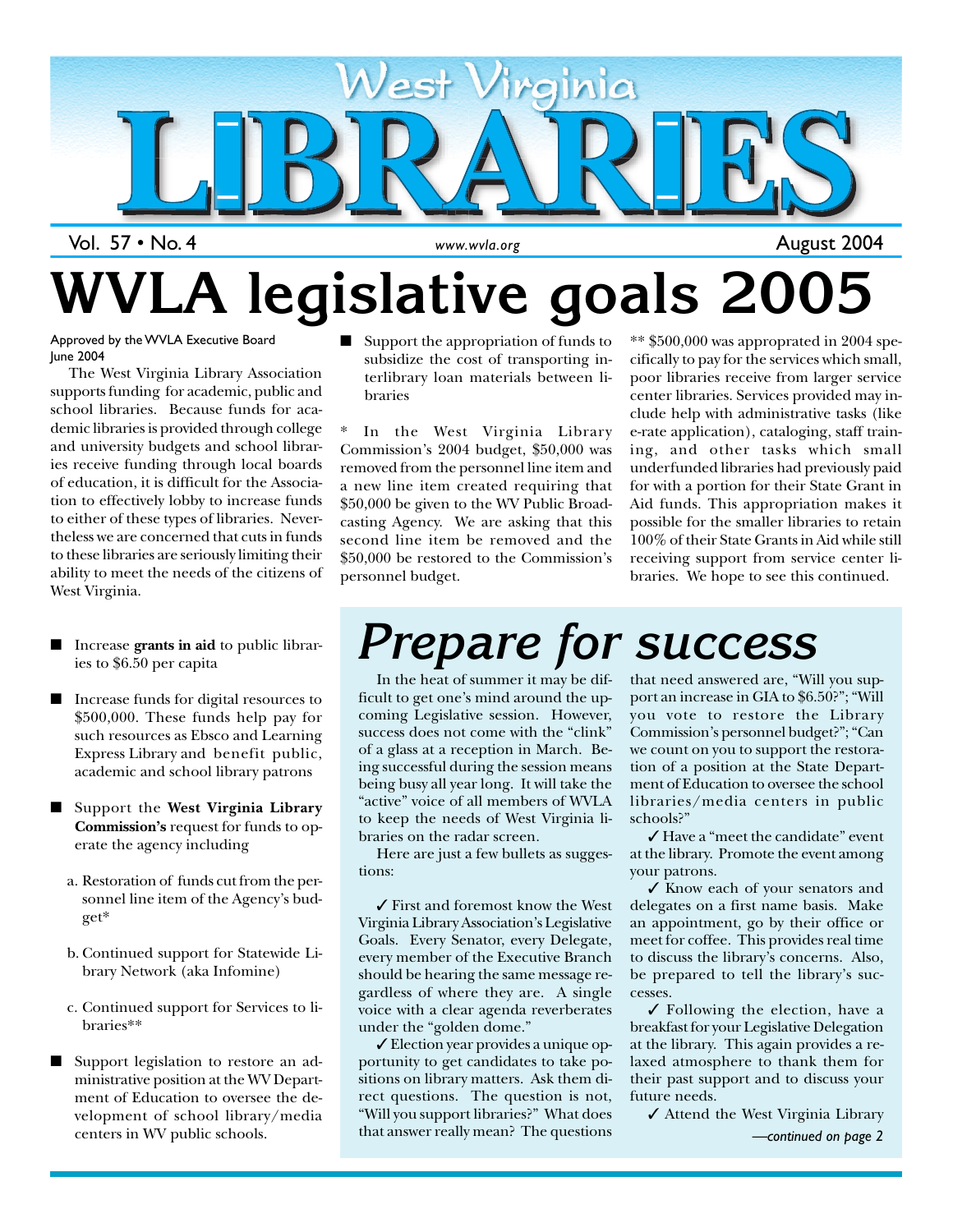## A Message from the President

#### Fellow members,

So many things have occurred since the last issue of WV Libraries, I hardly know where to begin. The Fall Conference at The Stonewall Resort is shaping up to be one of the best conferences the Association has ever held. The schedule has something for everyone, and our committees have made every effort to schedule in such a way that members don't feel forced to choose between programs aimed at the same audience. A number of the vendors have already committed to conference and we have some new hopefuls as well. Of course, Patsy Stephenson will also have her marketing

### **PEP TALK**

Although the summer is barely behind us, it is past time to begin working toward the upcoming legislative session. At it's June meeting, the West Virginia Library Association adopted the WVLA Legislative Goals 2005. With elections rapidly approaching, this is perfect time to contact State and local politicians promoting these issues so important to libraries.

#### Some lobbying tips:

\* Keep in touch with your legislators. (You can find out who represents you and how to contact them by looking at the Legislative link on the Library Commission's homepage).

\* Stay on top of election issues in your area. Know who is running against whom. (If you are confused about who is running, contact your County Clerk's office).

\* Attend Meet Your Candidate nights and other events which allow you an opportunity to speak with both incumbents and hopefuls.

\* Set up a "Candidates Corner" in your library and ask candidates to provide biographies or issue-statements for it (this often brings them into the library to deliver the "stuff"); invite them to participate in special library events; send them a library news letter; have them come in for a special photo session delivering a Grant in Aid check, and put the resulting picture in the local paper; etc.

table there with lots of fun, new, libraryrelated merchandise.

WVLA

As some of you may know, one entire track of programming scheduled for Thursday will be devoted to School Library Media personnel. Since Thursday is Veteran's Day, teachers will be off work from school and we're hoping for a boost in attendance from this area. Beth Yoke reported that the Summer Refresher Workshops held at the Bridgeport Middle School were quite successful and all of the attendees were given information about the fall conference. Please help us to spread the word to the educa-

tors in your area who were unable to attend the workshops and may not know about the conference.

On a personal note, I would like to take this opportunity to congratulate the Conference Committee for their hard work, perseverance and assistance. I know that once the Fall Conference is over, we'll all have a sense of accomplishment for such a tremendous undertaking. I look forward to seeing each and every one of you there.

> Until then, Charley Charley Hively 2004 President, WVLA

\* Be prepared to talk knowledgably about library issues to candidates for office and to others who influence them.

\* Plan now to attend WV Day in the Legislature - March 15, 2005.

The Legislative Committee hopes to build on the successes of 2004, when the WV Legislature not only supported Governor Wise's proposed budget increases to libraries but added some increases of their own. In all, appropriations that support libraries rose by more than \$800,000 from the previous year! We would like to see that happen again in 2005. Additionally, we have some things we hope to promote -

like encouraging the preservation and reintroduction of libraries in schools (see the 4th Goal). None of this will happen, however, unless we all work together to make it.

At our 2003 rally on the steps of the State Capitol, Delegate Barbara Fleischauer from Monongalia County, warned us that we must become active and vocal advocates for libraries if we wished to successfully promote our agenda before the Legislature. Her words, as I recall, were "the squeaky wheel gets the grease". Now is the time - the perfect time - to squeak.

> Myra Ziegler, Chair WVLA Legislative Committee

### *Prepare for success —continued from page 1*

Association's Legislative Day during the session. This is not the time to "start" telling your story, it is the time to remind your Legislators of the conversations you had "back home."

The suggestions above are by no means a definitive list. They are more of a "starter kit." The important thing is to help your legislators do the job they want to do.

We are very fortunate in West Virginia to be a small state where you can

truly know your representatives. If you do not already know your Senators and Delegates, you will find them to be very hard working individuals. They have families and jobs beyond the Capitol and yet they willing give of their time in service to all West Virginians. They work extremely hard and very long hours at their tasks. It is very difficult for them to know every nuance of every issue before them. We have a responsibility to provide the information so that they can make the right choices.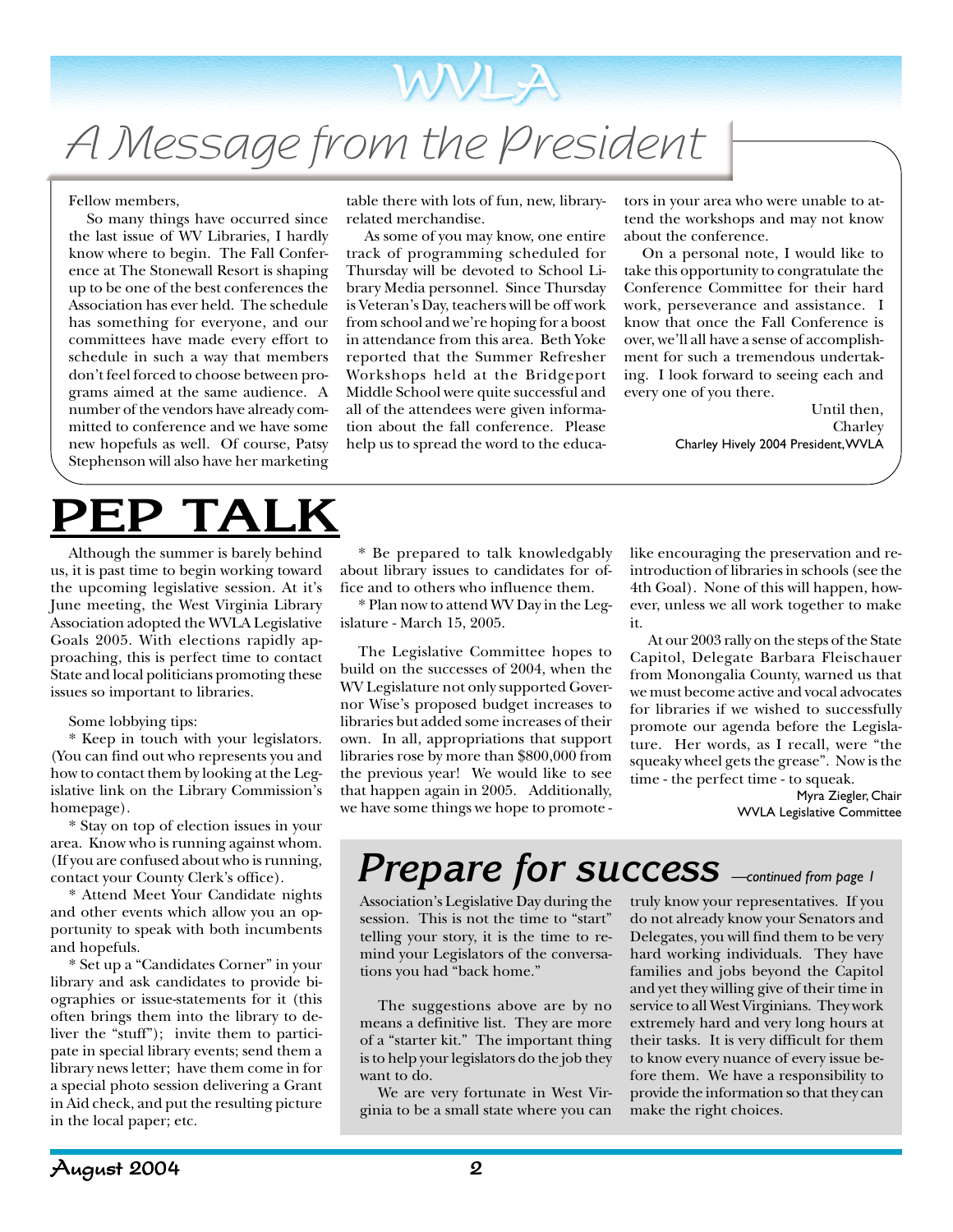

## **Slate of officers**

The candidates are:

#### *First Vice-President:*

**Martha Yancey,** West Virginia University **Connie Clay,** Princeton Public Library

#### *Second Vice-President:*

**Olivia Bravo**, Kanawha Co. Public Library

*For Chair-Elect of the College and University Division:* **Sharon Mazure**

Sharon received her MLIS from the University of South Carolina with the first cohort of West Virginia students via distance education. Currently, she is a reference librarian at Fairmont State University, a position she has held for eight years. Prior to working at Fairmont State, Sharon was a children's librarian at Marion County Public Library. Sharon also teaches online library science courses for Fairmont State. She has been a librarian for over 25 years.

Statement of Concern: I would like to see increased communication among the academic libraries in our state, as well as an expanded sharing of resources. I feel that the WVLA can be a meeting place, a sounding board, and a forum for discus-

sion for our state's libraries. Individual contact may be necessary to get others interested and involved. Together, we can work toward a common good.

#### *For Secretary of the College and University Division:* **Karen Nuckolls**

Karen is the Head of Technical Services at WVU's College of Law Library. She began her professional library career at The University of Michigan-Dearborn Library as catalog librarian and then Head of Technical Services. She has also held librarian positions at Skidmore College, a law firm in Philadelphia, and the Upper Hudson Library System in Albany, NY. She has been most involved with helping libraries implement and/or migrate to new systems.

Statement of Concern: One of the observations I have had concerning state professional organizations is the lack of participation by academic librarians, and I would hope to change that.

\* \* \* \* \* \* *If you want to vote, make sure you have paid your dues. Check with Beth Yoke at byoke@mail.fscwv.edu .*

### *CHANGING THE FACE OF MEDICINE:* **Celebrating America's women physicians**

### *Application Receipt Deadline: September 1, 2004*

The ALA Public Programs Office, in collaboration with the National Library of Medicine, Bethesda, Maryland, announces a tour to 30 libraries of a new traveling exhibition celebrating the lives and achievements of women in medicine since they first gained admission to American medical schools 150 years ago. Applications to host the exhibition are invited from public, academic and medical libraries in the United States. Please visit www.ala.org/ala/ppo/currentprograms/ changingthefaceofmedicine/ changingmedici ne.htm to download an application and guidelines or find out more about the exhibition. Applications

must be received by the ALA Public Programs Office by September 1, 2004. Libraries selected for the tour will host the exhibition for a six-week period. Participating libraries are expected to present at least one program for library patrons and community members that features a lecture/ discussion by a scholar on exhibition themes. All showings of the exhibition will be free and open to the public. The traveling exhibition has been made possible by the National Library of Medicine and the National Institutes of Health Office of Research on Women's Health, with additional support provided by the American Medical Women's Association. Excerpt taken from ALA Public Programs Office www.ala.org/publicprograms

### **Editor**

**Pamela Coyle** Martinsburg-Berkeley Co. Public Library 101 West King Street Martinsburg, WV 25401-3209 304-267-8933 pcoyle@martin.lib.wv.us

#### **Associate Editor**

**Pam Mann** Morgan County Public Library 105 Congress Street • Berkeley Springs, WV 304-258-3350 pmann@martin.lib.wv.us

#### **Circulation Editor**

**Barbara LaGodna** Evansdale Library, WVU P.O. Box 6105 Morgantown, WV 26506-6105 304-293-4695 x5103 blagodna@wvu.edu

### **Advertising Editor**

**Kelly Funkhouser** Morgantown Public Library 373 Spruce St. • Morgantown, WV 26505 304-291-7425 (W) • 304-291-7437 (FAX) funkhous@hp9k.clark.lib.wv.us.

> *West Virginia Libraries* (ISSN) 0043-3276) is the official publication of the West Virginia Library Association. The views expressed are not necessarily the official viewpoints of WVLA.

*West Virginia Libraries* is published six times a year in February, April, June, August, October and December. A subscription is included with membership dues. The subscription rate for non-members is \$15 per year. Some back issues are available at \$3.75 per issue. All back issues are available from: University Microfilms Ann Arbor, Michigan

Photographs, news, articles and correspondence should be sent to the editors. Subscriptions and changes of address should be sent to the Circulation Editors.

> Copy deadline: 15th of month preceding publication.

**WVLA's Web site: www.wvla.org**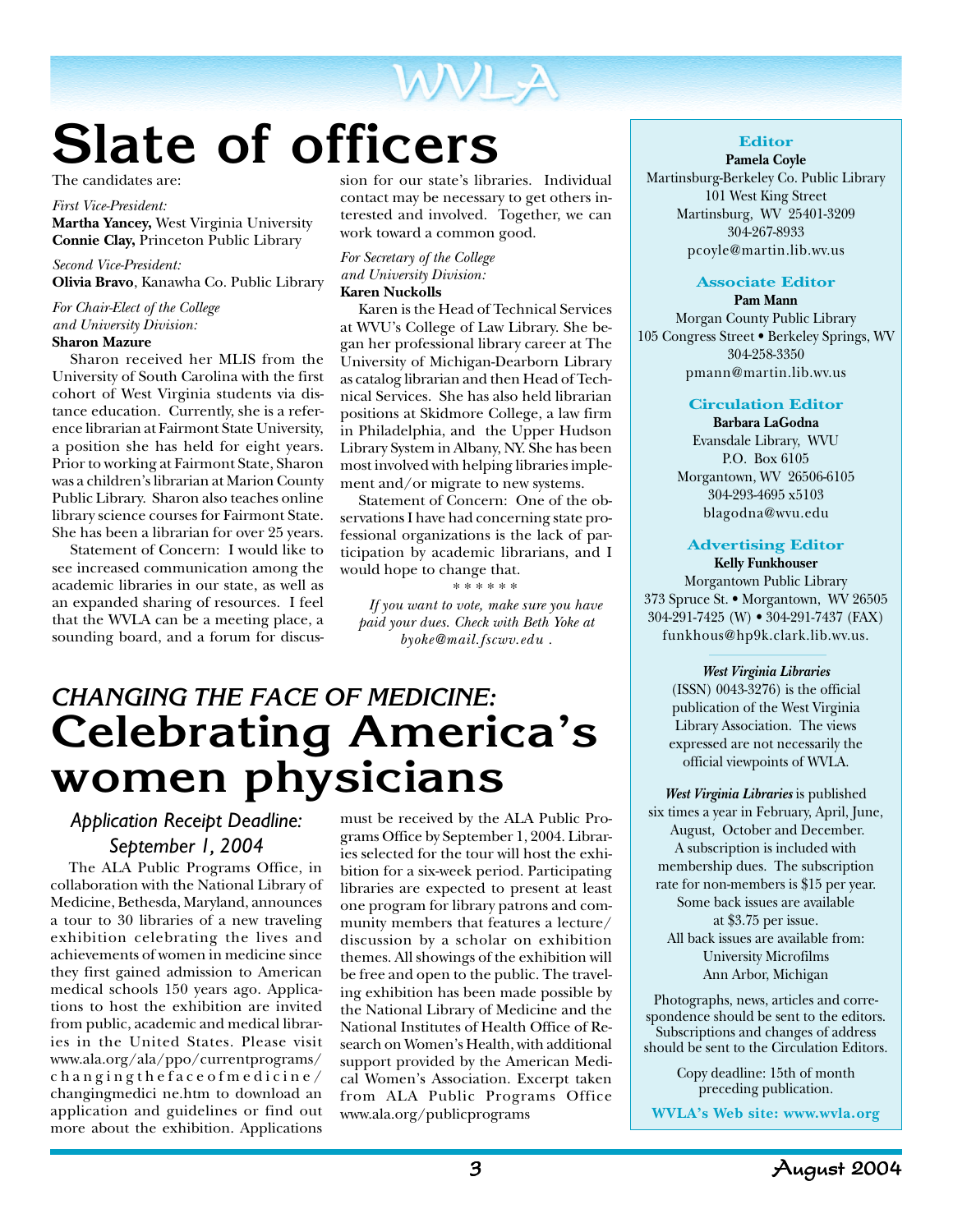

- Originally from Santa Paula CA.
- Bachelors in Mexican-American (Chicano) Studies from California State University, Northridge, CA;
- Masters in Library Science from The University of Michigan, Ann Arbor MI.

I have 23 years experience as a librarian in both a large city system (Houston TX) and medium-sized system (Kanawha County). Currently I handle and maintain various special freestanding collections at KCPL such as non-circulating West Virginia materials, Careers, New Readers, Large Print, as well as much in the regular collection particularly dealing in the social sciences, law, crime and education.

 Because of my work I have many contacts in the community from working on the YWCA Board of Directors to create and open the Sojourner's Shelter for Women and Families. I currently serve as vice president for Literacy Volunteers of Kanawha County where I served as their president for 2 years. Through that affiliation there was increased literacy and library awareness and increased circulation of the New Reader materials by nearly 300%.

I am a member in good standing of WVLA and was a founding member of the Literacy Roundtable. I served as a chairperson for one year. As a result of KCPL's adoption of the blue "ALA Read" sticker, it was adopted for use to identify the New Reader/Literacy books in libraries statewide.

I am also an active member of the Social Responsibilities Roundtable being past chair of the roundtable. I also served for one year as the Roundtable representative to the Board of WVLA.

My currently position is that of chair of the Intellectual Freedom Committee.

In my past life I did strange things like work as a social worker for the Cuban Refugee Program (in California not Florida), a teacher of Spanish to teachers, and a police officer for the City of Los Angeles.

My time off is pretty much taken up with 10 dogs, terrier competitions, animal rescue and transport, and trying to veg out.

STATEMENT OF CONCERN:

The position of Second Vice-President

is mostly to encourage and maintain membership in the organization. I would like to see more diversity in the organization and would like to encourage more individuals to join the organization. One-way is to show them how WVLA can be relevant to them. For one example, the paraprofessionals sometimes feel as though they have been overlooked in the overall

scheme of things. Their strength will come in more numbers. Another concern is keeping the membership list current and available to those who need it.

My desire will be to work with not only the heads of all the sections but to listen to the concerns of all members regarding membership in WVLA to see where I can help out and get the job done.

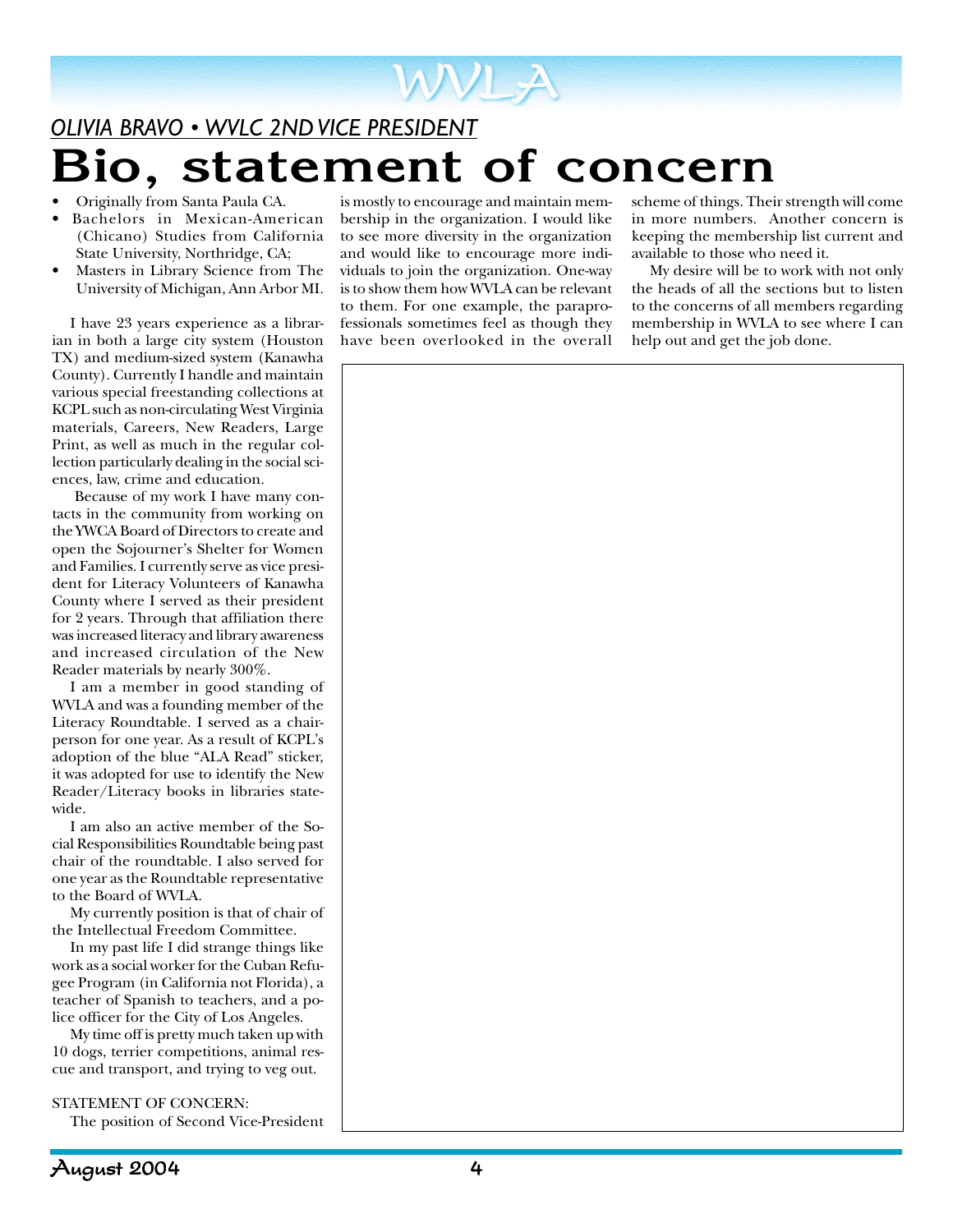### **South Jefferson Public Library celebrates new home**

WVLA

**The Jefferson High Pop Singers entertain the crowd.**

**New space for young people**

**South Jefferson Public Library 49 Church St., Summit Point, WV 25446**

Director: Dana Jenkins

The Dedication and Grand Opening Celebration of the new home of the South Jefferson Public Library on April 17, 2004 was definitely a grand event. The weather was beautiful, the speakers brief, the entertainment outstanding and the food terrific. The new library sits on a little over an acre of land and provides 2800 square feet for library services including a separate meeting room and areas for reference, children's services, offices, and storage. The public access computers for adults and children are located in partially enclosed alcoves. The new library is almost 7 times the size of its former outpost facility. Ground was broken for the new building on May 13, 2003. On January 10, 2004 community members of all ages helped move all the books and equipment from the old Shirley Road location to the new Church Street location in Summit Point. The library opened with expanded hours in February.

**Computers bring smiles to young patrons.**



**A new circulation desk works wonders.**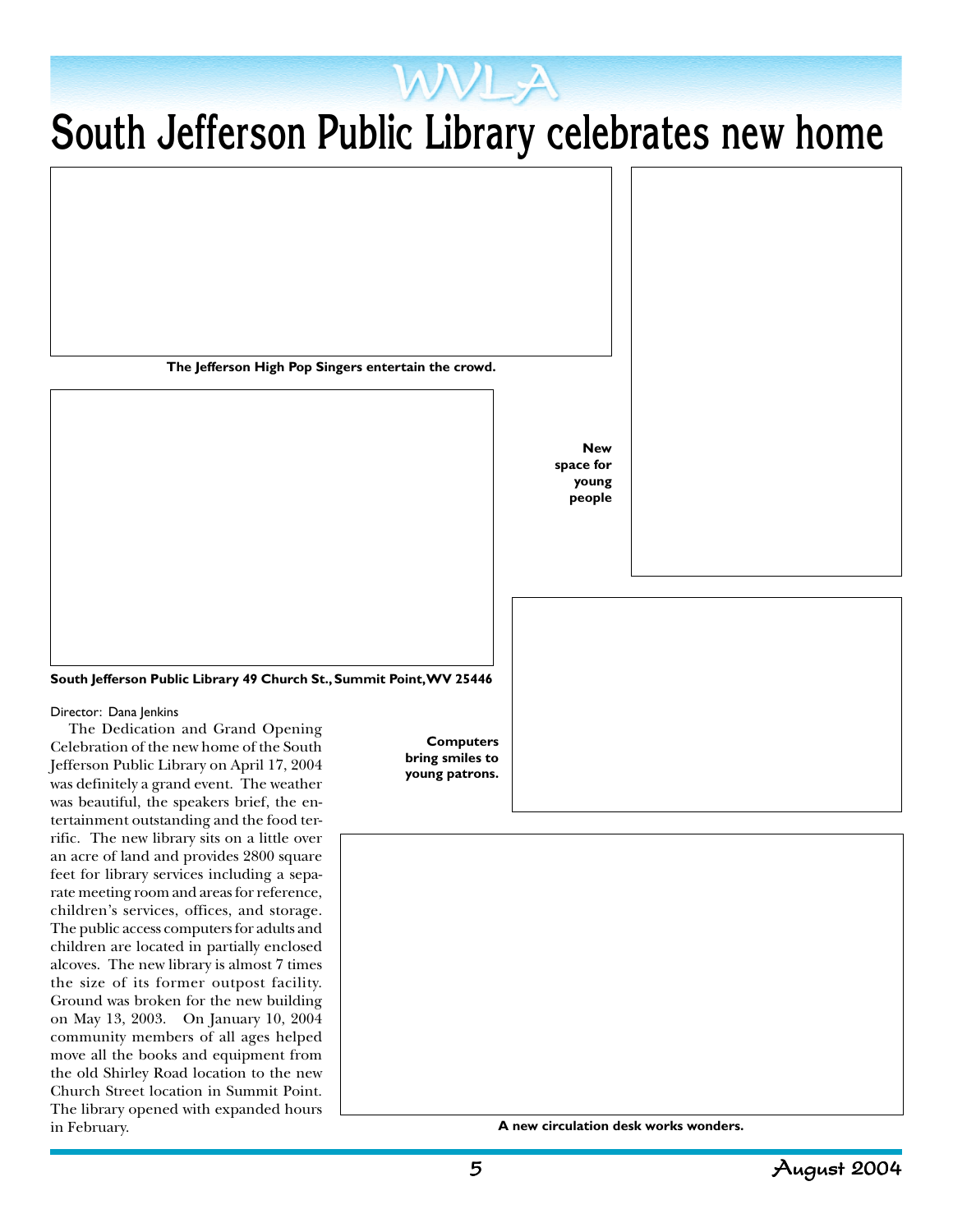### **WVLC expands online database access**

WVLA

*Colleges, universities and K-12 schools in W.Va. now have access to tremendous full-text content*

The West Virginia Library Commission announces an exciting development that will greatly expand West Virginia's access to EBSCO*host*® online research databases. Beginning July 1, all EBSCO databases currently available to West Virginia public libraries will also be extended to the state's academic and school libraries. Through this agreement, academic institutions and K-12 schools will now have unlimited online access to complete articles from thousands of journals, magazines, reference books, and other important sources. Users will find in-depth information on general research topics, education, business information, biographies, medical and nursing information, consumer health topics, and more. Funding to add school and academic libraries to the project was provided by Governor Wise and the Legislature in response to a 2005 budget request by the West Virginia Library Commission. Public library access is funded with federal Library Services and Technology Act funds administered by the Institute of Library and Museum Services and the West Virginia Library Commission .

These services are free to faculty, staff and students of affiliated schools. Additionally, users may access the databases from their homes 24 hours a day, seven days a week. For more information on this and other services available to your schools through the Library Commission, we encourage you visit us online at: http:// librarycommission.lib.wv.us/Eresources.htm.

The following online databases are now available to all West Virginia public K-12 schools:

*MasterFILE™ Premier* contains full text for 2,053 periodicals covering general reference, business, health, education, general science, multicultural issues and much more. This database also contains full text for more than 350 reference books, 84,074 biographies, 86,132 primary source documents, and an Image Collection of 107,135 photos, maps & flags.

*Primary Search*, designed specifically for

young students, contains full text for more than 60 popular elementary school magazines. All full text articles are assigned a reading level indicator (Lexiles). Full text is also available for over 100 student pamphlets. Additionally, *Primary Search* includes the *Encyclopedia of Animals*, and features *Funk & Wagnalls New Encyclopedia*, providing students with easy-to-read encyclopedic entries written specifically for kids. The database also provides the *American Heritage® Children's Dictionary*, 3rd Edition from Houghton Mifflin, and an Image Collection. (*American Heritage® Children's Dictionary* by the Editors of the *American Heritage® Dictionaries*, published by Houghton Mifflin Company. All rights reserved.)

*Alt HealthWatch™* focuses on the many perspectives of complementary, holistic and integrated approaches to health care and wellness. It offers libraries an immediate resource of full text articles, from 140 international, and often peer-reviewed, reports, proceedings and association & consumer newsletters. In addition, there are hundreds of pamphlets, booklets, special reports, original research and book excerpts.

*Business Source® Elite* provides full text coverage for 1,126 business periodicals ranging from general magazines to trade publications and top management journals. *Business Source Elite* will soon contain expanded PDF backfiles for 150 titles (back to 1985 or the first issue published for that journal). 10,000 substantial company profiles from Datamonitor are also included.

*Regional Business News™* is a supplemental database for customers of *Business Source Elite*. With daily updates, *Regional Business News* provides comprehensive full text for regional business publications (including titles from Crain Communications). This database has full text for more than 60 sources.

*Health Source®: Consumer Edition* is the richest collection of consumer health information available to libraries worldwide, covering such topics as AIDS, cancer, dia-

betes, drugs & alcohol, aging, fitness, nutrition & dietetics, children's health, women's health, etc. This resource provides access to nearly 300 full text, consumer health periodicals; searchable full text for nearly 1,100 health-related pamphlets and more than 140 health reference books. Additionally, *Health Source: Consumer Edition* contains more than 4,500 *Clinical Reference Systems* reports (in English and Spanish); *Clinical Pharmacology*, which provides access to 1,100 drug monograph entries and 2,700 patient education fact sheets; and *Stedman's Medical Dictionary*. *(Information provided in this database should not be viewed as a means for self-diagnosis or a substitute for professional medical advice, diagnosis or treatment.)*

*Health Source®: Nursing/Academic Edition* provides more than 550 scholarly full text journals focusing on many medical disciplines. Coverage of nursing and allied health is particularly strong. In addition, this database includes the *Clinical Pharmacology* database, providing access to up-todate, concise and clinically relevant drug monographs for all U.S. prescription drugs, hard-to-find herbal and nutritional supplements, over-the-counter products and new drugs.

*Newspaper Source™* provides selected full text for 25 national (U.S.) and international newspapers, including *USA Today, The Christian Science Monitor, The Washington Post, The Times* (London)*, The Toronto Star,* etc. The database also contains selected full text for more than 200 regional (U.S.) newspapers, including *The Boston Globe, The Charleston Gazette, The Chicago Tribune, The Detroit Free Press, The Miami Herald, The New York Daily News, The San Jose Mercury News,* etc. In addition, full text television & radio news transcripts are provided from *CBS News, FOX News, NPR*, etc.

Questions and comments concerning the online databases should be directed to Karen Goff, Library Development Director, West Virginia Library Commission , 304-558-3978 or goffk@wvlc.lib.wv.us.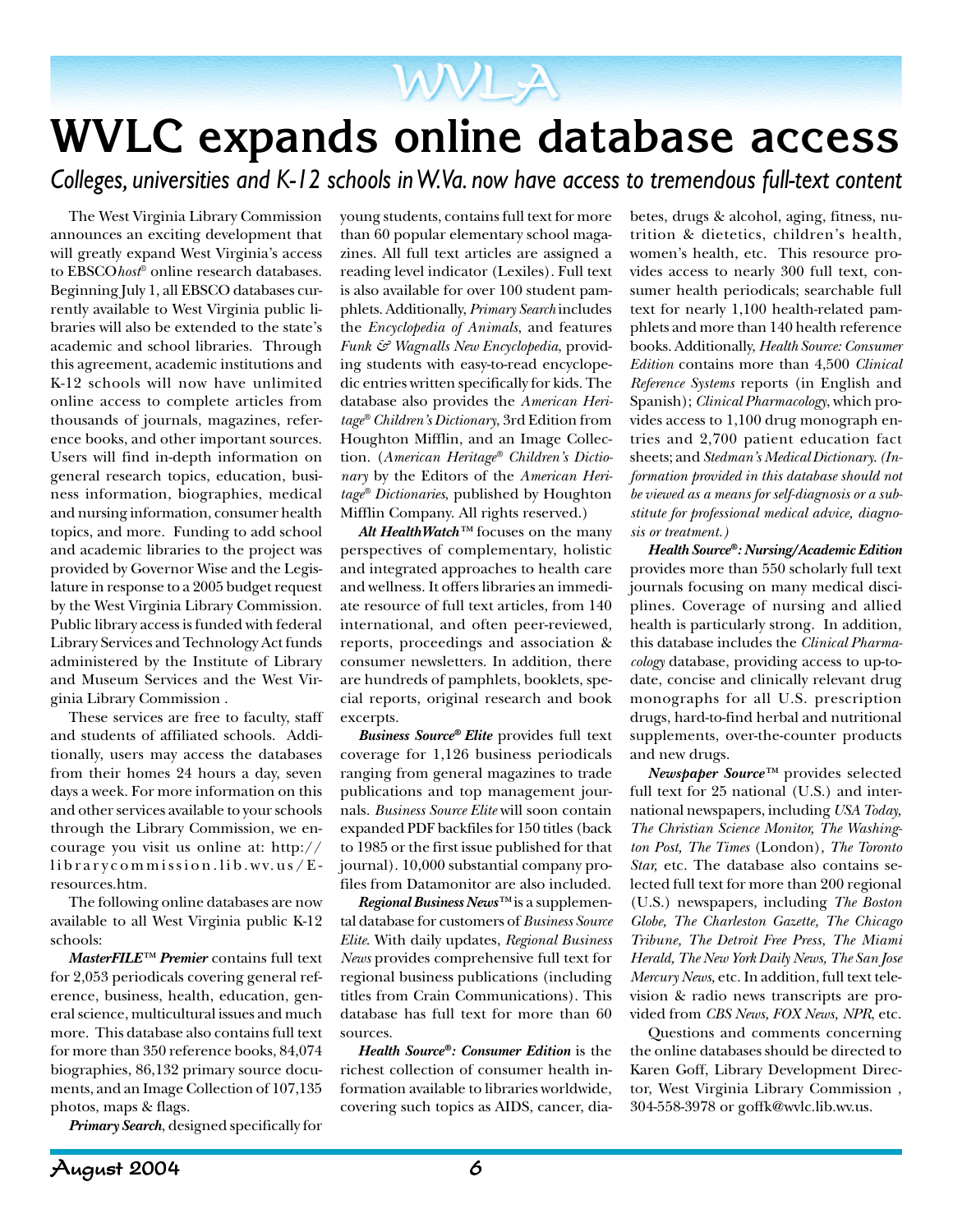

### By Steve Fesenmaier • July 29, 2004

Since I first came to West Virginia in September 1978 I have been very aware of the importance of women to filmmaking in Appalachia. Shortly before I moved here from Minneapolis I watched the Oscar winning documentary by Barbara Kopple in the very suburban movie theater I visited as a child - The Edina Theater. I was stunned, never having seen such a film about our own country. When I arrived in Charleston there was a brand-new 16-mm print of the film sitting in my office. I had met Kopple at The American Film Festival in June in New York City, and immediately began promoting its showing around the state. Since then I have worked with many women filmmakers, both from in-state like Susan Burt and B.J. Gudmundsson and out-ofstate, most notably Mimi Pickering from Appalshop and Mari-Lynn Evans from "The Appalachians." Thanks to friends like Phyllis Moore I have discovered long-lost films like "Amy," based on a book by Margaret Prescott Montague, and "Roseanna McCoy," a famous version of the Hatfield and McCoy feud made in 1949. There have been landmark films about Appalachian women like "Coal Miner's Daughter" and award-winning films about mountaintop removal like "Razing Appalachia" by Sasha Waters. The list below is based on my cumulative lists based on my annual Goldenseal filmographies. Goldenseal, because of its G-rated audience, has excluded descriptions of many of the most unusual films made by and about Appalachian women. Those films are included in this list. "Lost Love," considered by several experts to be the best short fictional film made in West Virginia by a West Virginia filmmaker, is one such film.

film reviewers, here is my own personal list of "Ten Greatest Documentary Films by or about Women in Appalachia."

- Since I am a man of lists, as are most 7. Breaking Silence The Story of the Sisters at Desales Heights by Tommie Dell Smith and Susan Pointon
	- 8. Hazel Dickens It's Hard to Tell the Singer from the Song - Mimi Pickering
		- 9. Immortal Essence: The Life and Writings of Danske Dandridge by Jim Surkamp

10. Belinda - Mimi Pickering

Mimi Pickering, a founder of Appalshop, is without a doubt the best and most productive woman filmmaker in Appalachia. I included her excellent film on Hazel Dickens in my recent "West Virginia Film Week" at the Pioneer Theater in NYC because Dickens if of course from WV and Mimi herself has made several of her best films in WV - two Buffalo Creek films and "Chemical Valley." You should also note that Kopple has made several other films about Appalachia other than "Harlan County" - she made the official UMW history film, "Out of Darkness" and a fine film about the Ravenswood Aluminum lockout, "Locked Out in America: Voices from Ravenswood."

- 1. Harlan County, USA Barbara Kopple
- 2. Stranger with A Camera Elizabeth Barrett
- 3. Ashes to Glory Deborah Novak
- 4. Dreadful Memories The Life of Sarah Ogan Gunning - Mimi Pickering
- 5. Out of the Storm B.J. Gudmundsson
- 6. The Texture of Life The Tusing Sisters of Lost Creek - Judy and Ray Schmitt

If you would like to obtain a copy of the complete 20 + page filmography "Appalachian Films by and about Women", please contact me at: fesenms@wvlc.lib.wv.us .

You can see many more lists, articles I have written on Appalachian films, etc. at my homepage -http://www.ferrum.edu/ applit/bibs/WVFilmIndex.htm. Thanks to Judy Teaford at Mountain State University for posting all of this material and keeping it updated.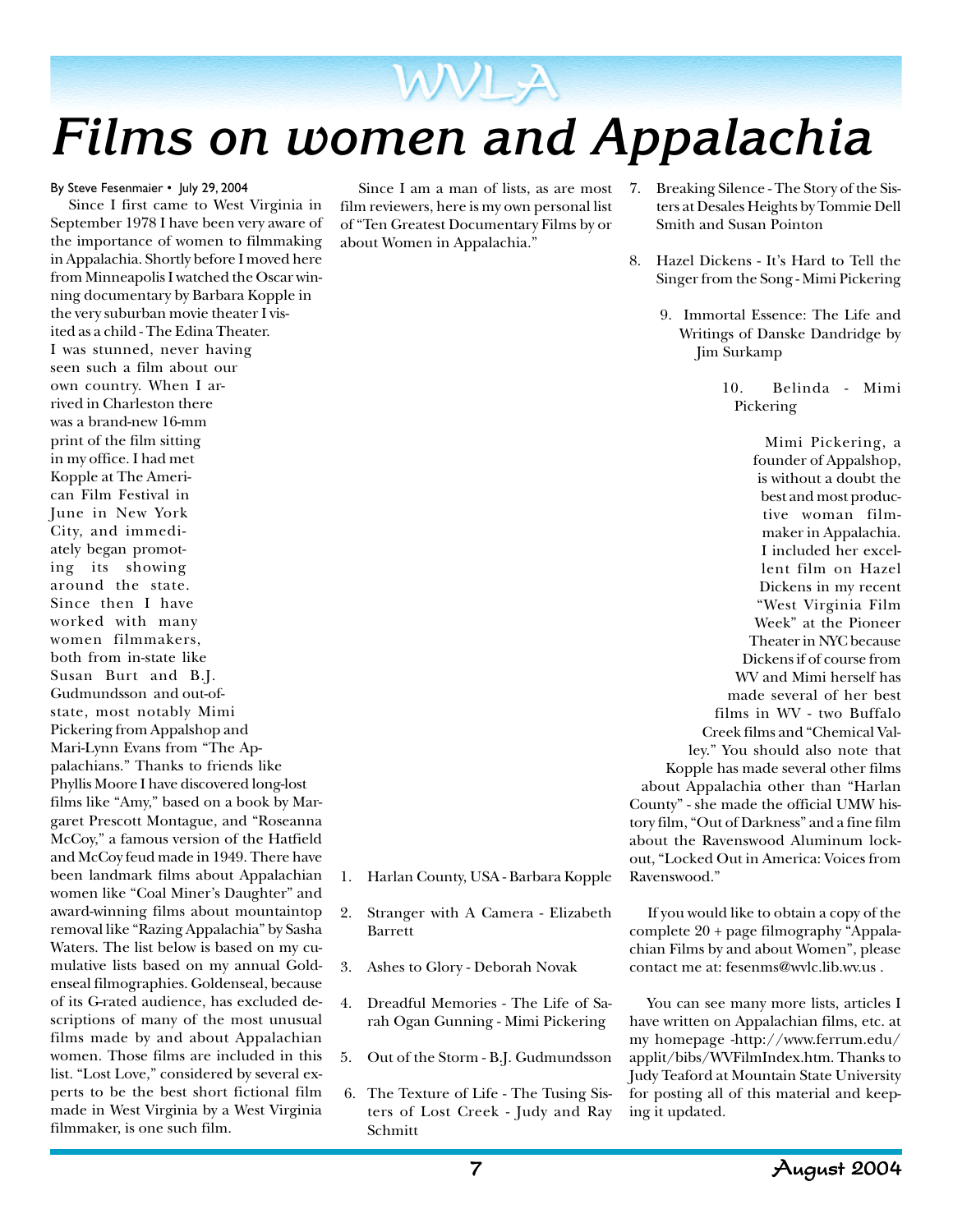## *A new W.Va. film pioneer—Caroline Gentry*

WVLA

By Steve Fesenmaier • April 14, 2004

Thanks to the persistence of Joe Jefferds I have discovered WV's earliest film, "The Key to Power" (1920) (working title - The Romance of Coal.") He contacted me about information on Caroline Gentry who was born in Charleston in 1870 and died in Charleston in 1939. He was motivated by an unsigned painting she created that hangs in the WV Humanities Council home, the Hubbard House, in Charleston's East End. Several earlier researchers including WVHC director Ken Sullivan called me about Ms. Gentry. Their interest was to document the unsigned painting, and to find information on her personal life. She apparently worked in Hollywood for a decade as a film editor and writer. (She is co-writer of "Key.") I searched the web and found much more info on the film, including that it was made in Charleston and Logan County in 1920. Thus the film predates the previous record holder, "Stage Struck" by five years. Since "Stage" starred the most famous movie actress in the world at that time, Gloria Swanson, there is much more info on the film - and Eastman House made two 16 mm prints of the film, one for the city where it was made, New Martinsville, and one for WVLC. I doubt if I will ever find a copy of "The Key" since no one connected to it was a super-star - and almost all silent films dissolved since they were put on nitrate film stock that dissolves over the years. Gentry was the director of the Teddy Roosevelt Film Archive (now part of the Library of Congress) and appeared in the Charleston Daily Mail March 11, 1931 in a story titled, "Authentic Historical Film Tells Picture Story of Roosevelt." She traveled the world looking for film and info on Teddy, and the article claims that "she is the first person in the world to make a complete historic film, with continuity and authenticy, of a great person.." She spent around  $$100,000$  producing the film. (B.J.

Gudmundsson found the Daily Mail article after various Archives researchers had combed the microfilm of Charleston newspapers, looking for any info on her.) Personal details about her life still are hard to find. Not even WVU Archives director John Cuthbert could find anything on Ms. Gentry's artistic output. We thus now have three feature films that serve as the foundation of WV cinema - "The Key to Power"(1920), "Tol'able David"(1921) (listed in the AFI Silent Film archive as being produced in West Virginia, even though it was entirely filmed in Virginia ), and "Stage Struck"(1925).

The South Charleston Museum will be

sponsoring a showing of some of her Theodore Roosevelt films on September 11 as part of their celebration called "Mound Day." Dr. Dr. John A. Gable, director of the Theodore Roosevelt Association, has given us permission to show the films. It will be part of a series of "Early West Virginia Cinema" films curated by myself and Richard Fauss of the WV State Archives Division.

**This newspaper clipping from the March 11, 1931** *edition of the Charleston Daily Mail* **features a story and photograph of Caroline Gentry**

You can watch 7 films made by Gentry on Teddy Roosevelt from your computersearch this page at the Library of Congress using her full name-http:// memory.loc.gov/ammem/mdbquery.html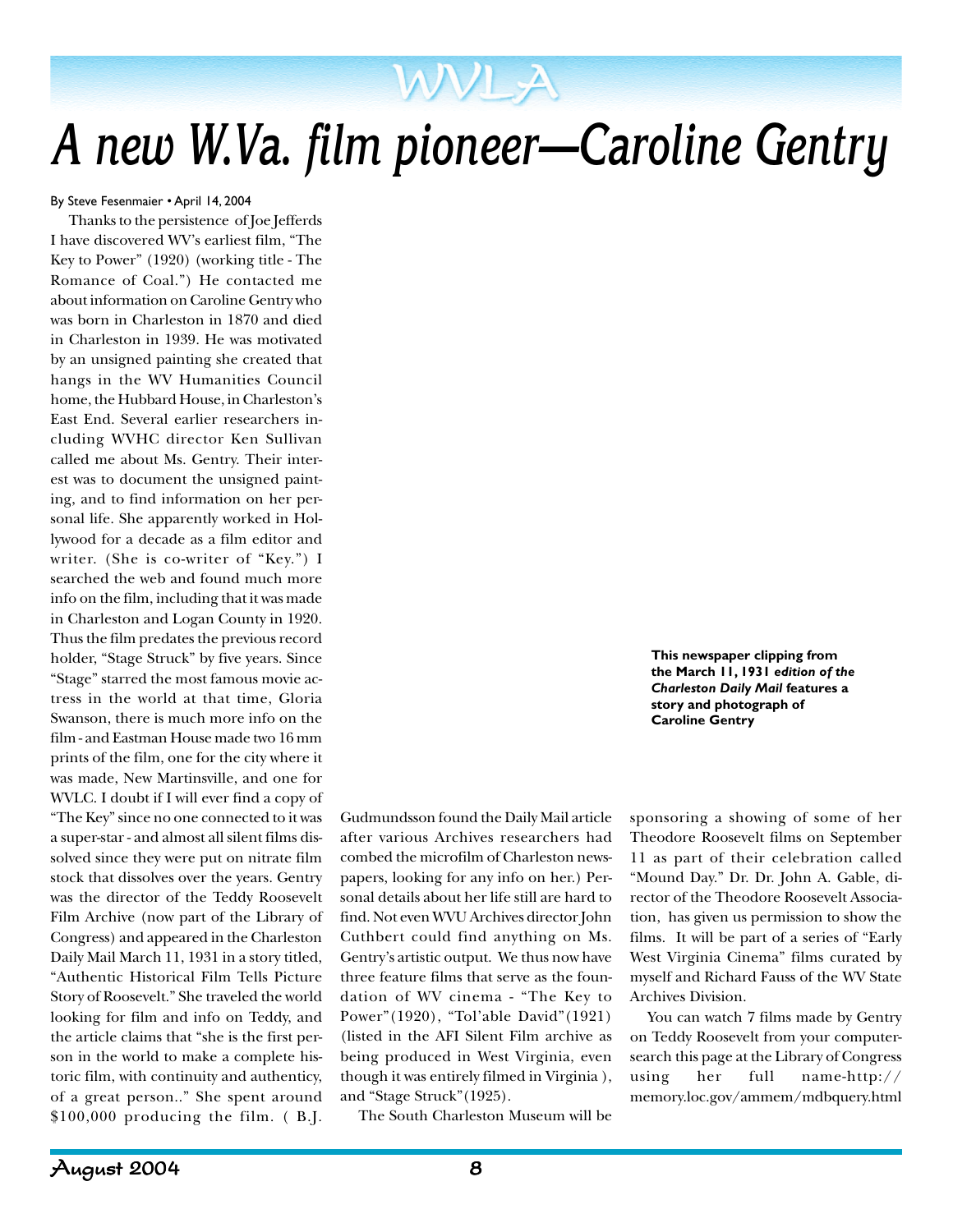# **New school, new library**

What an exciting start to the 2004-2005 school year-a new school, library, books, furniture, and computers! Spring Mills Middle School in Berkeley County will be opening its doors to students on August 26. The process of getting the library ready is a labor of love; opening a library is a career highlight. I am fortunate to have opened Potomack Intermediate School's library six years ago for students in third through fifth grades and now have the opportunity to undertake a library for sixth, seventh, and eighth graders.

 Once I was hired as the school's library media specialist in February, I was to begin the ordering process while still working in my position as LMS at neighboring Potomack Intermediate School. Where to start? I asked teachers, students, parents, and other middle school LMS's for suggestions of titles that they would recommend. I studied the WV Content Standards in order to develop a collection that would

support the curriculum. Selecting the books, title by title, was rewarding, yet challenging. Reference materials, periodicals, and basic supplies had to be ordered while staying within the prescribed budget.

 The school mascot will be the Patriots and the colors red and blue. I selected blue bookends to compliment the blue carpeting and red chair cushions. The furniture, shelving, automation system, and computers were all ordered before I was hired for the library position.

Watching the building of Spring Mills Middle School is exhilarating! Waiting to get into the library to start organizing is frustrating! As summer flies swiftly by, the orders have started arriving. Once we faculty members are able to gain access to the school in mid-August, the library work begins in earnest. I will make decisions on where to put nonfiction, fiction, and reference books, as well as furniture and technology for instructional and leisure use. All

### **Mason Co. Public Library gets a new director**

Kresta Harris has been appointed as the new director of the Mason County Public Library system. She began work at the library on April 19th and plans to extend services to include book exchanges, comparisons of books and their film adaptations, and even board games to bring more people to the library. Her first impression of the main library in Point Pleasant and the branches at Mason, New Haven and next to the Hannan High School was "that all four libraries are beautiful and wonderful places to work, but in terms of what people ask for and what we circulate, our collection needs upgrading and that's what our staff is working toward." Harris and her staff are planning several new projects, the most ambitious of which is the exchange of older books in the collection for newer donated material. Instead of the traditional book sale, we will probably have around 5,000 discarded items that will be given to the public by the bag if they bring in newer items to exchange. These items can include DVDs, videotapes, video games,

video-game systems, working televisions, puzzles and board games. This will provide patrons and their children with other recreational activities during visits to the library. Other projects include a book-movie discussion group that will focus on comparisons between the book and the film. Harris expects "The Lord of the Rings" to be among first to be discussed. Kresta Harris has worked for the Cabell County library system in technical services for the past two years. Prior to that she worked for Marion County in charge of collection development and circulation. On May 18th, she graduated with master's degree program in library science through the University of Tennessee's online program. Harris also holds a master's degree in comparative Spanish and English Literature from the University of Arkansas and her bachelor's degree in religious studies from Bethany College. She and her husband, Zack Brown, hope to relocate to Point Pleasant in the near future.

new materials will be processed and entered into the cataloging and circulation system. All students will be entered into the library computer system. Parent and student volunteers will help with these tasks. I will work with teachers to schedule times to bring their students to the LMC for orientation to the library and its offerings.

Hopefully, being surrounded by new facilities and materials will motivate the students to be excited about reading and researching. I am looking forward to a great school year!

> Cindy Woods, Library Media Specialist Spring Mills Middle School

### *New directors in public libraries*

During the past several months public library directors have been retiring and moving. WVLC Library Development staff provided the following list of recent changes.

Cowen - Libby Heck; Fort Ashby - Cindy Shanholtz ( Jane Howser retired); Mason County - Kresta Harris (formerly at Cabell County)[see article]; Riverside - Pat Abbott (formerly at Sissonville); Ronceverte - Cherie Davis (formerly at Rupert; Valerie O'Brien retired); Rupert - Valerie Miller (Yes, Cherie from Rupert went to Roncerverte to replace Valerie O'Brien and was replaced in Rupert by a different Valerie); Saint Albans - Toni Blessing (formerly at Riverside); Summersville - Mary Lanham ( Jean Clackler retired); Sutton - Mary Jane Stewart (Patty Long named Director Emeritus); Williamson - Larry Brown (Lola Henry retired); Wyoming County - Caroline Gaddis

If you want to have more information about your new director or other changes included in WV Libraries, please send them to the editor of WV Libraries, Pamela K. Coyle, 101 West King Street, Martinsburg, WV 25401 or e-mail the information/articles to pcoyle@ martin.lib.wv.us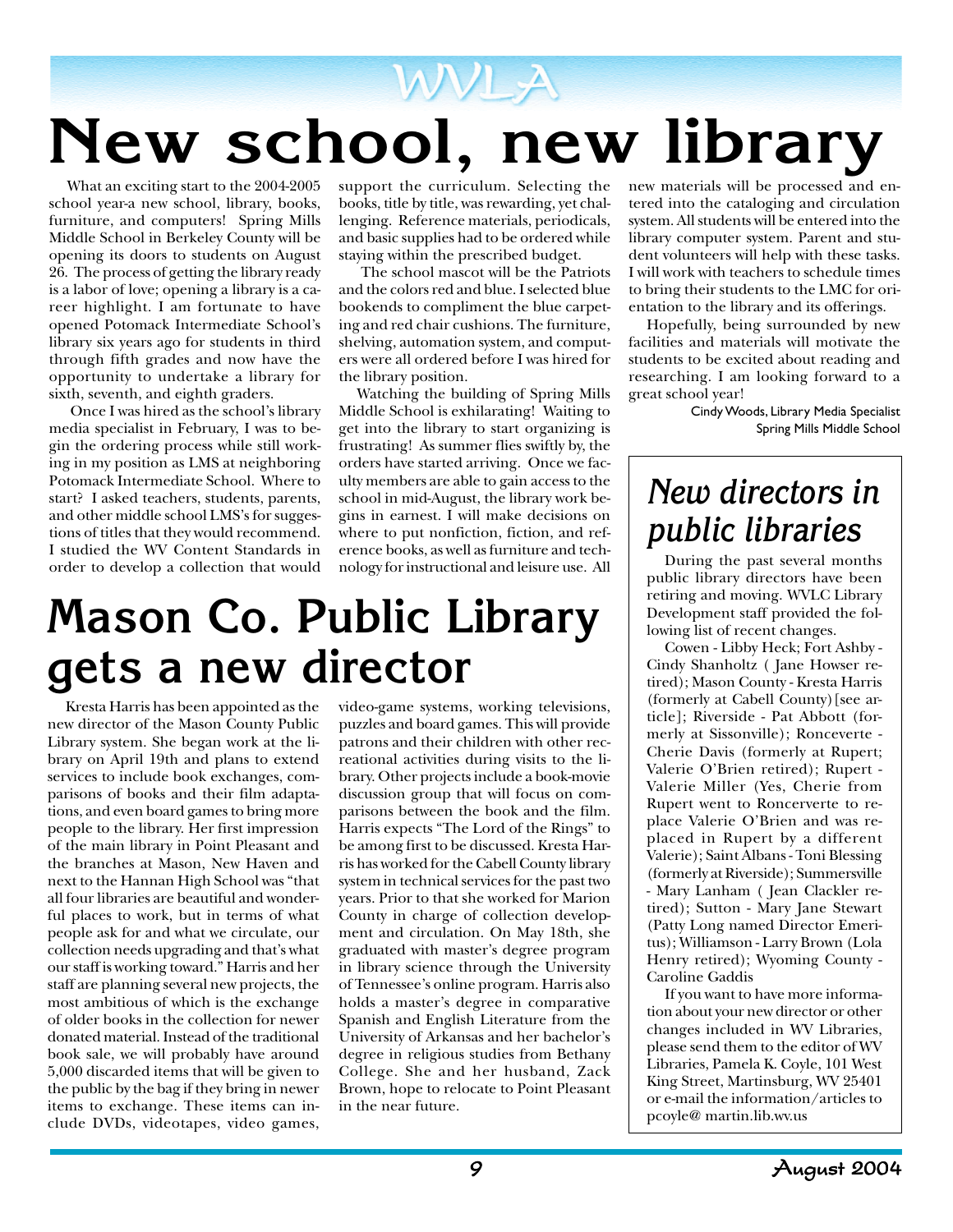## **Smithsonian adds links to WVU Libraries digital exhibits**

WVLA

Smithsonian Institution Libraries have added to its Web site links to four WVU Libraries digital exhibits.

The links are included in "Library and Archival Exhibitions on the Web." The site lists nearly 3,000 library-related exhibits from more than 25 countries. In 2003, close to 16,000 people visited the site.

"We're honored that the Smithsonian has taken notice of our work in the digital arena," WVU Libraries Dean Frances O'Brien said. "Electronic resources and archives quickly became commonplace in academic libraries, and we want not only to compete in the field but to make an exceptional offering."

The Smithsonian provides links to the following WVU Libraries exhibits: A Devoted Life: Grace Edwards Waters; Jesse Stuart Web Exhibit; Season's Greetings: Holiday Cards from the West Virginia and Regional History Collection; and Vintage Valentines from the West Virginia and Regional History Collection.

The Smithsonian site can be found at: www.sil.si.edu/silpublications/online-exhibitions/online-exhibitions-intro.htm

WVU Libraries have several other digital exhibits, including one for the Isaac Asimov Collection, which has gained international attention. This online display, designed by Web Services Librarian Beth Toren, features visuals and descriptions of some of the more than 600 books, games, audio recordings, videos, and wall charts included in the Libraries' Asimov Collection.

The exhibit received a mention in www.researchbuzz.com, and its guestbook has been signed by visitors from Spain and Belgium.

"For me, that's the whole idea of the Web, to transcend geographic, among other, boundaries," Toren said.

Toren sees great potential in the Internet for libraries because it is a simple way to make voluminous amounts of information accessible to a large audience at any time and any place around the globe.

She pointed to the antique Christmas

and Valentine card exhibits as examples. While the cards were stored away in the archives, no one could see them unless they knew to go to the WVRHC (West Virginia Regional History Collection) at WVU in Morgantown, WV and ask to see them. But having something on the Internet opens the gates.

"We have thousands of people coming to our Web site," Toren said.

Also popular on the WVU Libraries site are the digital recordings of nearly 90 of the Benedum Lecture Series presentations. The series originated two decades ago by then Benedum Professors who had an interest in fostering an enhanced intellectual dimension for the University.

"The users are definitely demanding more digital resources," Toren said. "They don't want just the latest material to be digitized, but historic things to be digitized, too."

The WVRHC met that request with an exhibit of 200 historical photos of Storer College, established on October 2, 1867, in Harpers Ferry to educate former slaves.

The first African-American college in West Virginia has a rich history. In 1881, Frederick Douglass, a freed slave, abolitionist and author, delivered a speech at Storer College about John Brown. In 1906, Storer College was the site of Dr. W.E.B. DuBois' Niagara Movement, which later became the National Association for the Advancement of Colored People.

New digital projects are currently underway at the Libraries, and Toren expects the focus on posting scholarly material to continue to increase.

"I think not just at our library but at all libraries we're going to see their primary research materials, the things nobody else has, being digitized and made available, I hope freely, for researchers around the world," Toren said. "I hope that becomes the model."

WVU Libraries digital exhibits can be viewed at: www.libraries.wvu.edu/exhibits Monte Maxwell, Development Representative West Virginia University Libraries

## **The Key to Power** *How it was made in W.Va.*

The working title of this film was *The Romance of Coal* . It was filmed in West Virginia, near Logan, in the Allegheny Mountains, and in Charleston, as well as in New York and Washington, D.C. William Addison Lathrop wrote the first story for the film in collaboration with Caroline Gentry, a native West Virginian. Frederick A. Thomson started to direct the film on 27 May 1918 and shot interiors for scenes set in New York City. On 1 Jun 1918, E. Lloyd Sheldon was put in charge of the scenario and continued the collaboration with Gentry. At

that time, Carroll Fleming was appointed director-in-chief, and Thomson presumably left the picture. In Jul 1918, William Parke took over direction when shooting began in West Virginia. It is not known whether Fleming actually directed any of the scenes. The film, originally six reels long, was to be released in late 1918, but the influenza epidemic caused a delay, and the armistice made it necessary to withhold the film until "war atmosphere" could be eliminated. It was subsequently cut to five reels and released in Jan 1920.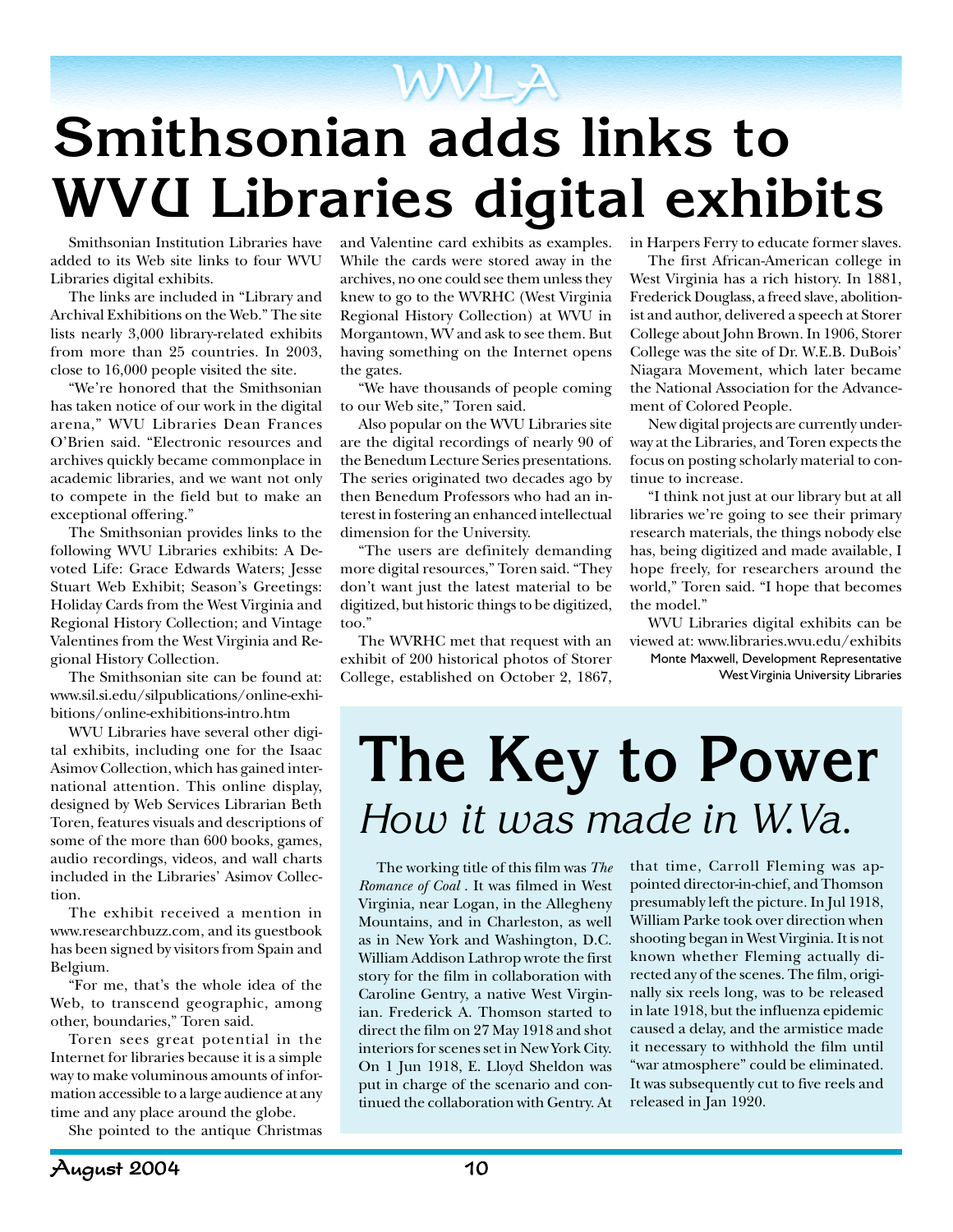## WVLA **RPM Book discussion group**

Summers County Public Library Hinton, WV 25951 By Myra Ziegler, Director

Sometime in the fall of 2003, I was contacted by a Virginia Mathews about a program she was overseeing for the Center for the Book at the Library of Congress. She offered the Summers County Public Library a Viburnum Foundation grant through the Center for the Book for the purpose of providing a "beneficial family literacy program" to a targeted group within the recipient communities. Ms Mathews called the program Reading Powers the Mind and encouraged grant recipi-

ents to seek out and forge partnerships among organizations within the community. She very much wanted us to think about how to improve reading comprehension skills among our target group.

I was fortunate to have some pretty impressive potential partners waiting in the wings. First there was Jane Meador, Summers County High School English teacher turned literacy coach, who had been responsible for the formation of "reading circles" at the High School. These are mini book discussion

groups which meet monthly at the High School and once a year read and discuss a book with the participants of the Library's book discussion group. Then there was Karen Bollinger, who was responsible for teaching the 6th grade reading cluster at the Summers County Middle School and who had been working with the Library's adult literacy program in an effort to get some extra help for some of her most challenged readers. Working at the Middle School with Karen was Kim Rodes-Hall who is the in-school suspension teacher. From her position, Kim sees the kinds of problems children who lack good skills (social as well as academic) face and cause and wanted to be involved in "something positive".

Our plan was to recruit volunteers from Jane's high school group to act as mentors

to some of Karen's 6th graders. We asked Karen and Kim to "recruit" students who would benefit by the extra reading practice and discussions. Our goal was to improve reading skills among these middle school children. We hoped that the love of reading that has been evidenced by Jane's group would rub off on the more reluctant readers from Karen's and Kim's group.

13 Middle School children were recruited for the program and assigned a reading mentor. Mentors were trained in techniques used to help emerging readers improve their reading skills with special

#### **Reading Powers the Mind**

emphasis placed on comprehension. Training packets were developed by Shalom Tazewell, adult literacy coordinator for Summers County's LAMP program and another partner in the RPM crusade.

The group met once a week, after school, at a nearby restaurant/coffee house where snacks were provided. Sessions lasted 1-11/2 hours. Students worked in groups of 3 - 4. Books were purchased with grant funds for each participant to keep. The readers took turns reading passages from their books and then stopping periodically to talk about what they had read. A van belonging to REACHH, the local Family Resource Center and partner number 5, was used to transport children. Grant funds helped cover mileage plus the cost of a driver.

With the help of our partners and later

the readers, we chose appropriate books to be read. All the students read the same book. We read Out of the Dust by Karen Hesse in four weeks and came together as one group for the discussion. The second book, Dogsong by Gary Paulson, was much more challenging than the first and took seven weeks to finish. Parents and readers were invited to the final event - a hay ride at a local park.

As the end of school approached, participants were allowed to order a book for themselves so that they would have something to read over the summer. (One young man chose Kidnapped by Robert

> Louis Stevenson. He says its slow going but he isn't giving up!)

> Several of the participants were recruited to volunteer in the Library to help with the summer reading activities for younger children. Among their duties - reading to story hour groups and listening to younger children report on books they had read.

> Did it work? Difficult to say whether it did what we had hoped. One participant who came to us failing every subject - but while he wouldn't read a word for any of the adults he would go off

into a corner with his reading "buddy", a young man from the High School and read up a storm! We started with 13 and finished with 9 of the original group plus 4 more who petitioned to join. We had very positive responses on our evaluation surveys at the end and lots of fun while it was happening. We are working on plans to try it again in the fall.

Finally, in July, I was invited to attend a workshop at the Library of Congress organized by Virginia Mathews, featuring RPM programs from around the country. Jane Meador and Susan Hayden went with me. It was an intense two days but we came away with an appreciation of what can be accomplished with a little bit of cash and a lot of cooperation. We also made some connections which, hopefully, will prove to be helpful to us all!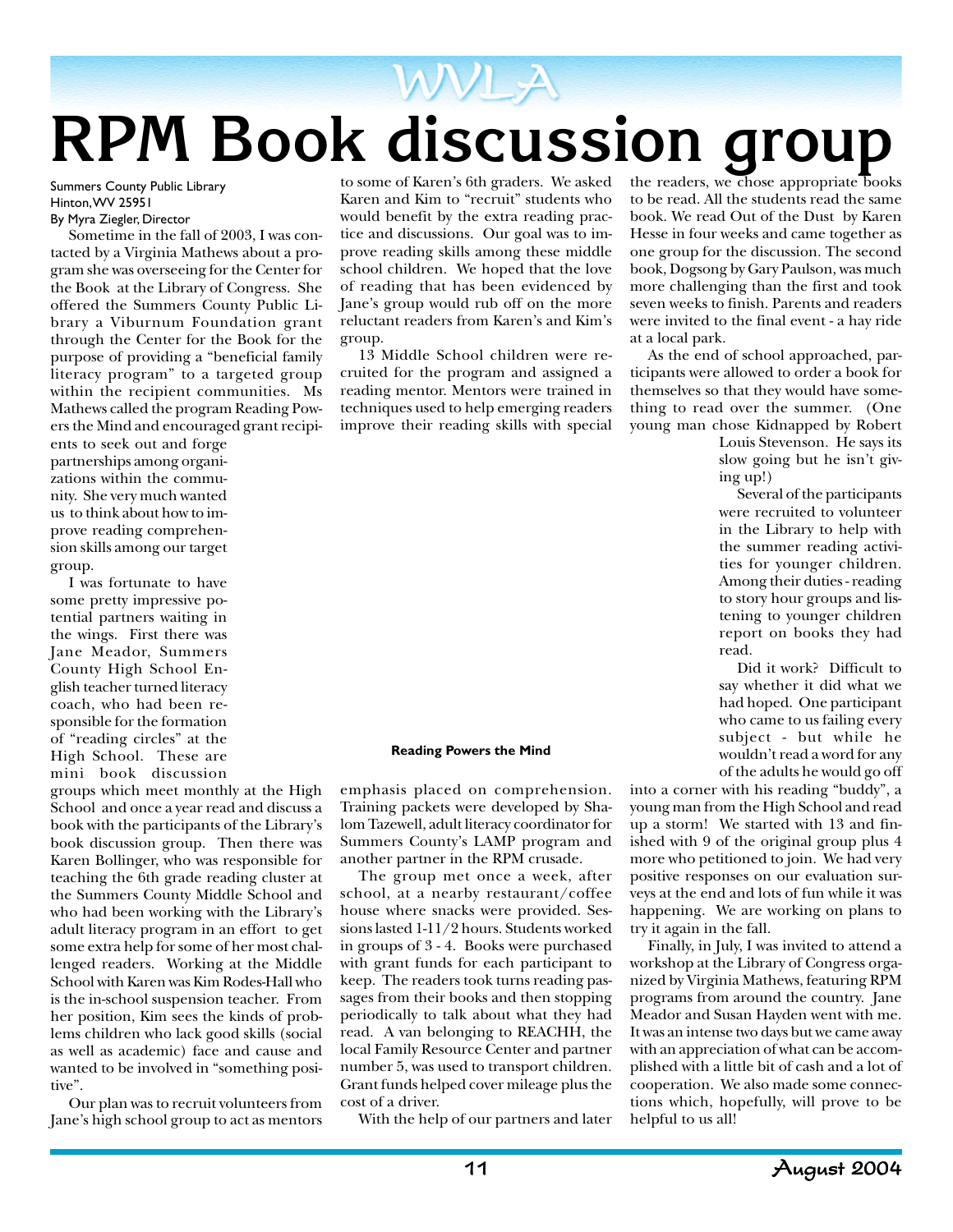### **WVL-A Cross Lanes Library gets ready for school**

The Cross Lanes Branch of Kanawha County Public Library system is centrally located in the community. One public elementary school (grades K-5, enrollment 367) is located .4 mile to the west and the other public elementary school (grades K-5, enrollment 548) is .8 mile to the east. The middle school (grades 6-8, enrollment 664) that serves both Cross Lanes and the nearby city of Nitro is adjacent to the Cross Lanes Branch Library. Students from Cross Lanes attend high school in Nitro, and the bus stops near the entrance to the library. There is a large private school (K-12, enrollment 370) 1.2 miles from the library that draws students from throughout the area. The Cross Lanes Branch has study space for 34 people and provides 13 computers with public Internet access.

The Nitro Public Library, operated by the City of Nitro, is an affiliate of the Kanawha County Public Library system and works closely with the Cross Lanes Branch Library. We provide a page of information about the two libraries, our services, resources, etc. to both the middle school and the high school for use in their newsletters to parents. We try to be present at both schools for open house, orientation, and similar events. We display information about the library system and talk with parents, students, and teachers at these times.

For the 2003-04 school year Kanawha County Branch librarians developed a "Welcome to the Library" bookmark to distribute to students. One side features the local branch hours as well as services and resources available. The other side explains the system-wide "Rules of the House" so that students will know what behavior is expected of them at the library. At Cross Lanes Branch we took the bookmarks to the middle school for distribution to the students at the beginning of the school year. For the first few weeks of school a staff member greeted each student (elementary through high school) who entered the library. We handed out the bookmarks when greeting the students and offered to answer any questions.

Each summer the Kanawha County Library's Marketing Department develops a special issue of our newsletter, "At the Library for Teachers," which provides information about library policies, resources, and services of particular interest to educators. This is distributed through the public schools. Branch staff members deliver copies to our local private schools, nursery schools, and home school families.

As librarian of the Cross Lanes Branch, I contact each of the local school principals in July and offer to make a brief presentation (five to 10 minutes) to the faculty at a convenient time during the school year. This provides an excellent opportunity to promote library resources.

Several years ago Cross Lanes offered a program especially for students entering kindergarten. This proved to be very popular, and now "Off to School!" is offered at many Kanawha County locations each August.

At the Cross Lanes Library we know that each new school year brings new faces, new challenges, and new opportunities to help students in our community grow and expand their horizons.

Alice B. Riecks • July 11, 2004

### **New Chair of the Trustees Division appointed**

The Honorable Sally Gavin Jackson is the newly appointed chair of the Trustees Division of the WVLA. She is also a new member of the association, a new member of the Intellectual Freedoms Committee and will be a speaker on a panel at the 2004 WVLA annual conference at the Stonewall Resort. The title "honorable" refers to her professional life as a family court judge, a representation of her strong commitment to the people of West Virginia. Born in the Washington, DC area, Sally graduated from Shepherd College (now University) in 1979. Starting law school at George Washington University when her daughter Beth started first grade, she graduated in 1982

and started her law career. In 1993, Jackson was appointed to the Martinsburg Public Library Commission and continues to be an active member of that Commission. Judge Jackson's major goal for the Trustees Division of WVLA in 2004 is to involve more trustee members in the organization. To this end, she urges all librarians to encourage their board members to attend the annual meeting at the Stonewall Resort. This conference provides a great opportunity to network with other trustees to discuss issues facing West Virginia libraries in general and to find solutions to issues facing their library in particular.

### **'Lost Highway' will be produced as an audiobook**

#### By Richard Currey

I wanted to give you some news — and no, it's not a new book, I'm afraid, but it's still exciting. My novel Lost Highway will be produced as an audiobook, with a planned release date sometime in the fall, very likely October. It will be done by a WV-based company and producer, and the plans are ambitious: a big, handsome 4-CD box set, including the book performed

(with sound effects and music, etc.) plus a bonus CD with an interview of me (conducted by Robert Aubry Davis of XM Satellite Radio, program director for XM's "The Village," the all-folk & traditional music channel), and recreations (I guess that's what you can call it) of the music described in the novel. (In other words, real WV musicians are coming together to "become" my fictional Still Creek Boys.)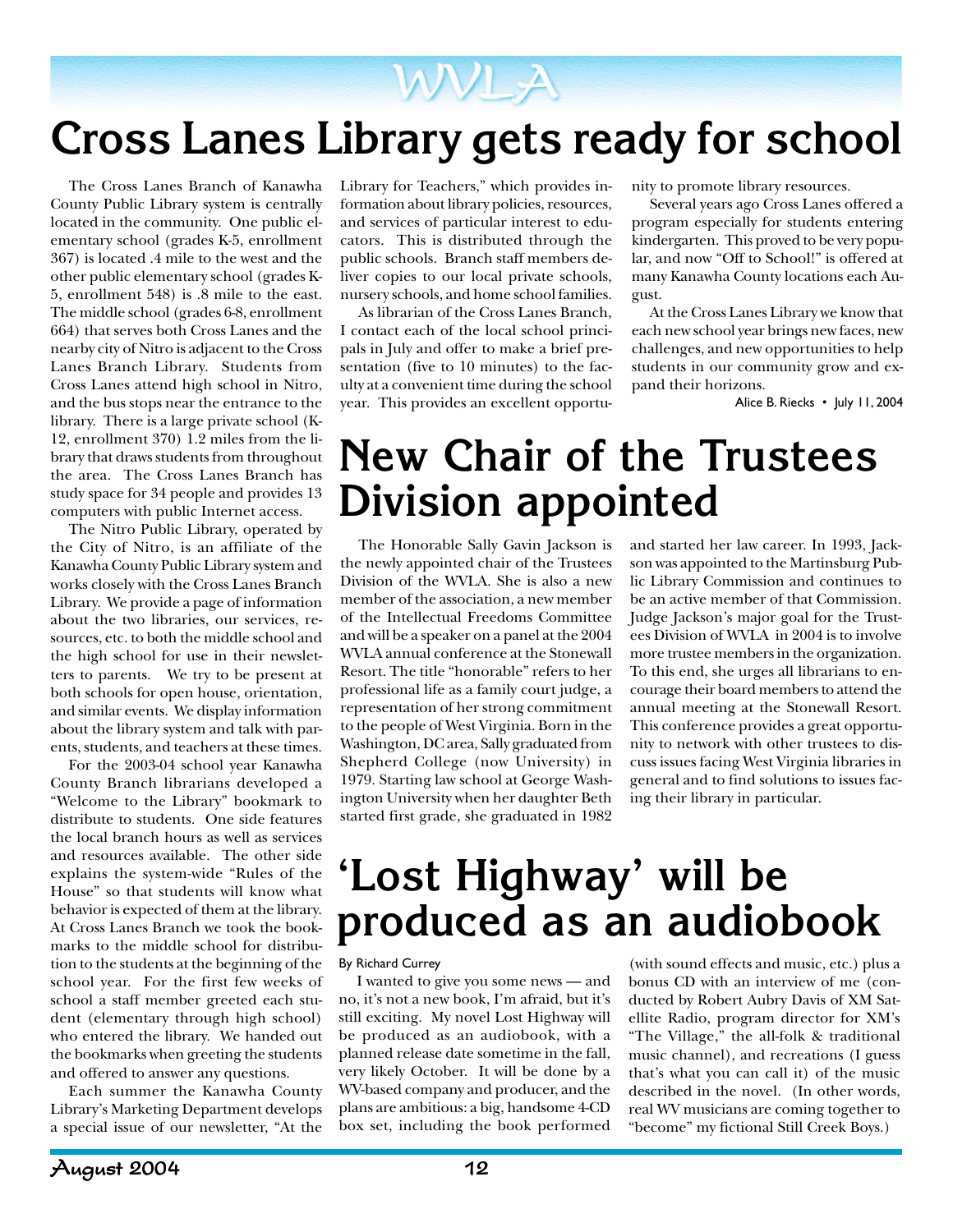## **In praise of a small library**

#### By Margaret Demer

"I returned home December 27, 1945, several months after VJ Day, from Johnston Island, a little coral atoll in the Pacific so small we could see the ocean all around and the only living things were sea gulls, nothing green."

The letter, from a local World War II veteran's letter continued: "I took the streetcar from Union Station, Washington, D.C. to Mt. Rainer, Maryland and walked a mile to the little town of Cottage City near Bladensburg, Maryland, where I was raised. I had my sea bag on my shoulder and no one gave the first sign of recognition or asked where I had been...."

The letter was a thank-you note from a veteran to the Musselman - South Berkeley Community Library staff for a Veteran's Day reception in honor of the local veterans interviewed by a Musselman High School junior, Angela Sirna, for the Library of Congress Veterans' Project. This nation wide project collected the oral histories of veterans and civilians from World War II. The project culminated with the dedication of the World War II memorial on The Mall in Washington, D.C. Angela, with eighteen local interviews under her belt, was the only high school student, in the United States, selected to interview veterans at the dedication.

The veteran's letter concluded with this paragraph:

"The reception was my parade. In all the years since the war I never spoke to anyone who had the slightest idea where Johnston Island was. To my amazement, at the reception, I met two vets that had landed on it more than once. We had a great time comparing notes and one asked me how I could have possibly stood to live there for more than one month, let alone nine."

I mention this reception and this letter to illustrate the opportunities afforded to a small community library. While our library is unique, we are a combination public and school library, any small library can reach deep into the community and establish itself as one of the centers of outreach and recognition.

This is not the only way that Musselman-South Berkeley Community Library has stepped beyond the traditional role of the library. With the help and guidance of the school librarian, Barbara Frankenberry, the library club has presented a float in the Inwood Christmas Parade.

The library honored three "Pillars of the Community," community leaders who represented the Mussleman High School's Pillars of Character, trustworthiness, responsibility, honesty, respect, caring, and fairness. Each honoree received a West Virginia glass apple. This event will be awarded yearly at the Golden Apple Awards ceremony.

The library will be represented at the Berkeley County Youth Fair as staff and library club members work the Four-H exhibition hall wearing T-shirts with our name and logo.

We attend area school PTA meetings, open after-hours for Cub Scout Troops working on local history badges, provide the supplies and directions for making valentines, and sponsor school events that involve the community.

One event involving the community is mock interviews, where students practice interviewing for employment with area business representatives. Next year we hope to expand this concept to a continuing education marketplace, where institutions such as Literacy Volunteers, GED, local vocational training centers, colleges, business schools, and financial institutions that provide student loans, discuss opportunities for the mature student as well as high school students.

A small library can cultivate the links it has to the community in ways that a larger library cannot. Conversations with patrons and a regular perusal of the local paper can lead to library recognition of those who benefit the community and who, in turn, build good relations for the library in the future. When librarians step outside the library door and involved themselves in the events of the community everyone benefits.

## **National Book Festival**

If you're in the Washington, DC area, on October 9, stop by the National Book Festival. Organized by the Library of Congress and Laura Bush and held on the National Mall, the 2004 Festival will feature 12 pavilions and over 70 authors. Children will find entertaining activities at the Let's Read America pavilion, and visitors to the Pavilion of the States can fill up a map with mementos from each state's Center for the Book booth. Stop by and visit the West Virginia Center for the Book contingent. In fact, if you'd like to volunteer to help at the booth, contact Karen Goff at the West Virginia Library Commission at goffk@wvlc.lib.wv.us, for information on what you can do to help.

Authors included in this year's Festival include Marc Brown, Richard Peck, R. L. Stine, Barbara Taylor Bradford, Jim Lehrer, Sandra Brown, Robert Parker, Catherine Asaro, Laurence Yep, Patricia Wrede, and many others.

For more information about the fourth National Book Festival, including a list of authors, activities, pavilions, and sponsors, check the website at www.loc.gov/bookfest/04.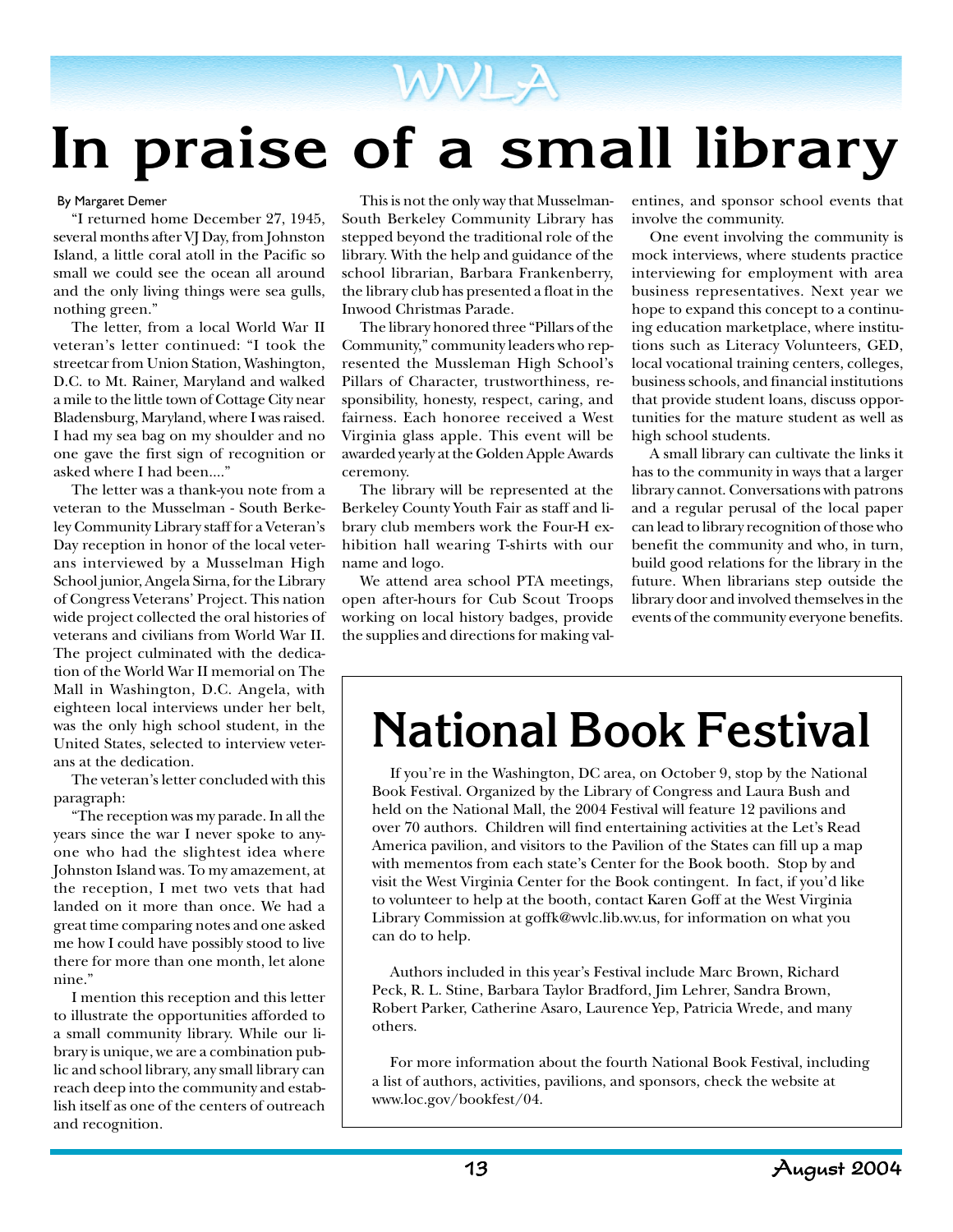

This year's Summer Reading Program "Under the Big Book: Circus Fun @ the Library" was "the greatest show in town" throughout West Virginia. Lions, tigers and especially clowns were everywhere.



**Ronald McDonald and assistant at the Cabell County Public Library.**

Ronald McDonald was all over the state visiting libraries including Jackson County and Cabell County. Fuzzy and Stubbs kept everyone laughing at the Louis Bennett Public Library in Weston. At Cowen Public Library in Webster County, the staff transformed one room of their double instant building into a real big top, including tent, bleachers, and ticket booth.

The Summer Reading Program got a very nice endorsement from President of the West Virginia Board of Education, Barbara Fish. In an article in the August 4 Charleston Gazette, Ms. Fish praised our SRP for its promotion of books and reading and encouraged parents to take advantage all the services West Virginia libraries offer. She also praised her local library. Although she did not name it in the article, it is Wood County Public Library.

We are already looking forward to next year when the theme will be "Once Upon A Library."

Suzy McGinley • Children's Services Consultant WV Library Commission



**Staff and teen volunteer (above and below) clown around at the Fayette County Public Library in Oak Hill.**

**Barbara Gilbert's Clown Story Hour at Cabell County Public Library.**

| The staff at<br>the Fort<br>Gay branch<br>of the<br>Wayne<br>County<br><b>Public</b><br>Library<br>(above<br>center and<br>at right)<br>show off<br>their circus<br>decorations |  |
|---------------------------------------------------------------------------------------------------------------------------------------------------------------------------------|--|
|                                                                                                                                                                                 |  |

**Kids enjoys meeting the dogs at the P.A.W.S. program (above left) at Cabell County Public Library.**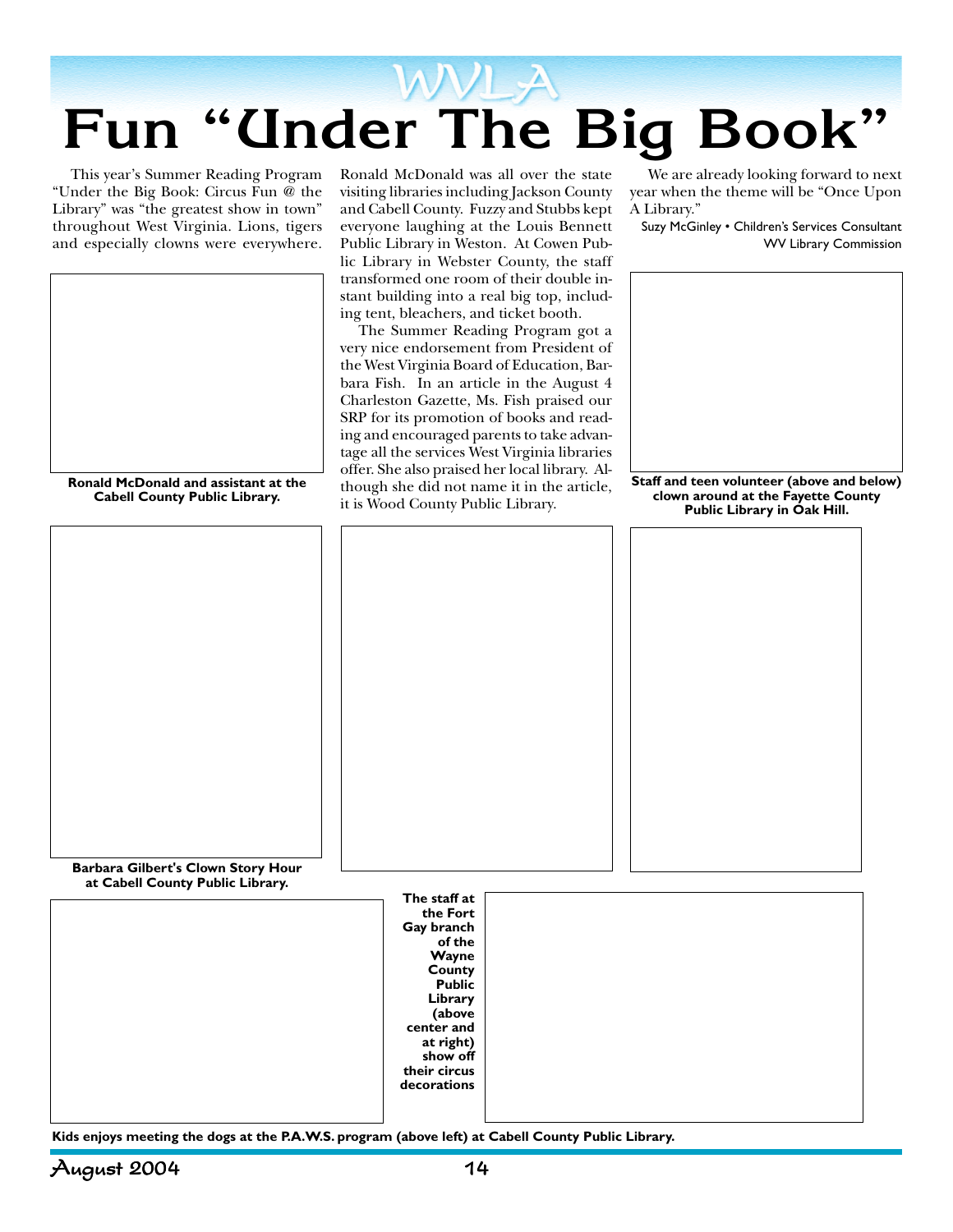

Submitted by Rebecca Van Der Meer

Library Development is holding *Library Basics and Beyond* on October 11 – 13, 2004 at the Flatwoods Day's Inn.

The program this year features:

- a 3-day Library Basics for new library directors that do not have a formal training background in library services on Monday through Wednesday, October 11 - 13;
- a 1-day Trustee Seminar on Tuesday, October 12; and
- 3 days of Beyond Basics on Monday, Tuesday, and Wednesday for those not attending Library Basics.

*Library Basics* is designed to provide a basic understanding of the daily operation of a public library. The training includes administrative duties and responsibilities; a close look at local, state, and federal laws for libraries; collection management; funding; and roles and responsibilities.

The *Trustee Seminar* is designed to discuss issues that public library trustees need to be aware of so they can provide leadership for their community libraries. Topics for this year's one-day seminar include legalities of boards; what it means to be a member of the board; and evaluating the library director.

*Beyond Basics* is a variety of seminars for the public library staff, volunteers, or trustees. Some of the topics covered at this year's *Beyond Basics* are fundraising (small scale); working with public schools; serving patrons with disabilities; making your

library safe; and dealing with staff attitudes. You may pick and choose as many seminars you wish to attend.

As in the past, *the West Virginia Library Commission and the Institute of Museum and Library Services sponsor Library Basics and Beyond*. Lodging, meals, training materials, and programming are provided at no cost to you. You are responsible only for your transportation.

You must register for *Library Basics, Trustee Seminar* or any of the *Beyond Basics* seminars by September 15th. If you have not received a registration packet or if you have any questions, contact Rebecca Van Der Meer at 1-800-642-9021 Ext. 2011 or by email at vandermr@wvlc.lib.wv.us.

## **Hollywood librarian and world premiere at WVLA**

#### By Steve Fesenmaier

The annual state conference for librarians, to be held on Nov. 10-12, at the Stonewall Resort near Clarksburg, will include the world premiere of Ray and Judy Schmitt's biography of Abby Wathen, a Huntington actress and model. The film, "The Abby Spirit," shows a young woman who had to overcome an untreatable and devastating disease to find her future in films and modeling. She is the daughter of WVLC adult services consultant Susan Hayden. The film will be shown on Wednesday night at 7 PM at the resort with an introduction by the filmmakers. Their new film on The Tusing Sisters of Lost Creek, Hardy County , "The Texture of Life," will follow "The Abby Spirit."

Another very exciting film event will take place - Ann Seidel, "The Hollywood Librarian, "will be the keynote speaker, talking about her project to make a documentary about the Hollywood stereotypes of librarians - and show what the reality is. I have invited her to show the film in NYC next spring at a series I am programing at

the Donnell Media Library called "Librarian Filmmakers." She declined, saying that she will be editing her feature documentary at that time. Charley Hiveley, president of the state library association, has programmed this event. For almost twenty years I worked with him on programming the Clarksburg Italian Heritage Film Festival, showing new films from Italy and promoting the films of Clarksburg native Pare Lorentz. I wonder if they ever had a public showing of "Whispers from Space" at his library, starring Merle Moore and others discussing Gray Barker, whose archive is at the Clarksburg-Harrison County Library. ( I programmed the world premiere at the Spring WV Intl. Film Festival in Charleston.)

For more info, contact me at: mystery12@charter.net. For more info on the conference go to: http:// www.wvla.org/. The website for Ray and Judy Schmitt is - http:// www.realearthproductions.com/.. The Hollywood Librarian can be found at: http://www.hollywoodlibrarian.com/.

### *Conference information:*

Conference is November 10, 11 and 12, 2004 at Stonewall Jackson Resort!

Deadline for hotel reservations at the Stonewall Resort is October 10th.

Call 1-888-278-8150.

Web site is www.stonewallresort.com.

> Mailing address is 940 Resort Drive Roanoke, WV 26447.